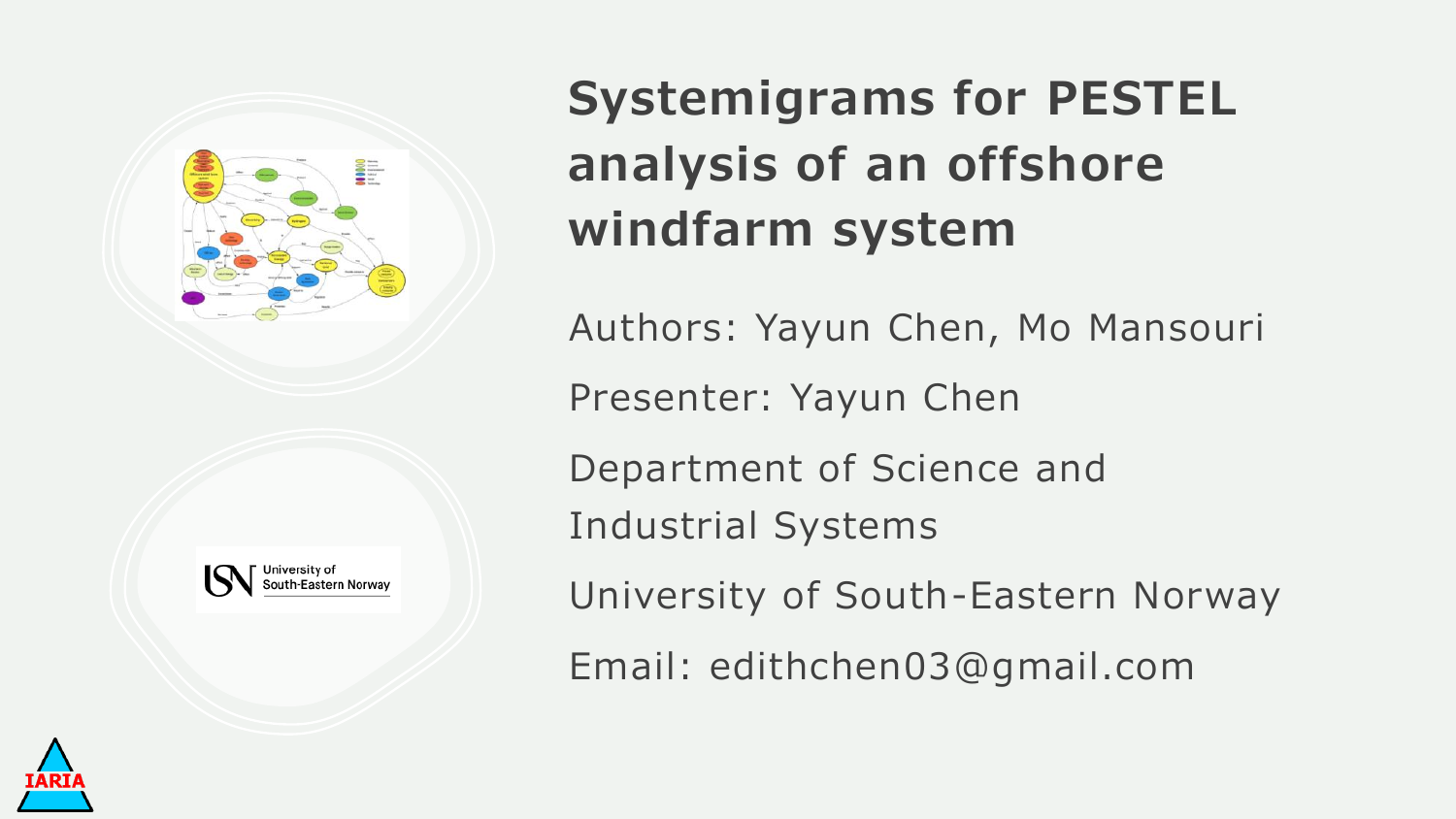## **Yayun Chen**

Yayun Chen received her bachelor`s degree in Mechanical Engineering from the University of South-Eastern Norway (USN) in 2018. She is currently an industry masters student in System Engineering at USN and works as a systems designer at a leading global technology company.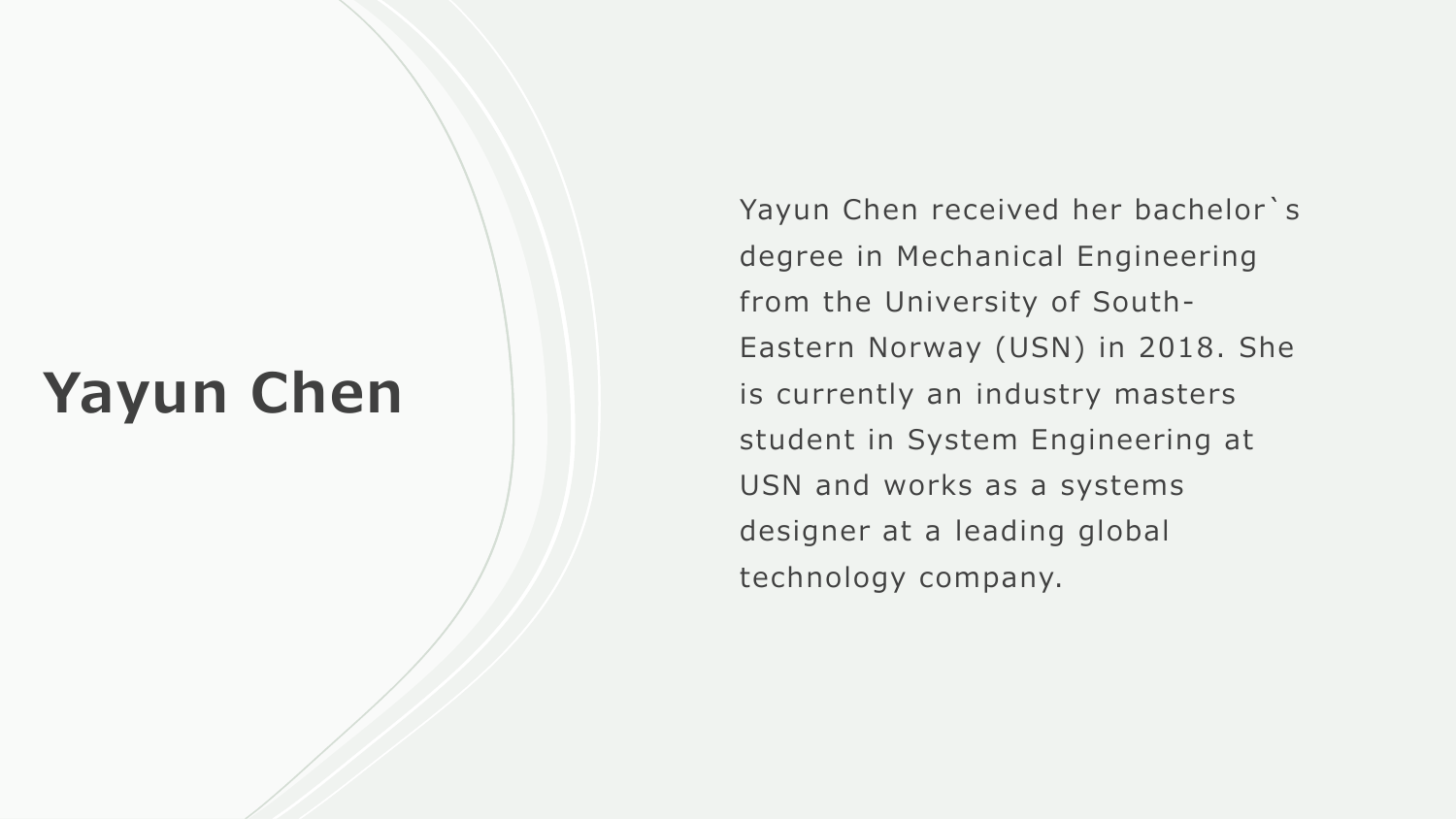# **Purpose of using Systemigrams**

- Using Systemigrams as a tool to integrate the individual perspective from Political, Economic, Social, Technological, Environmental and Legal (PESTEL) aspects into a holistic understanding of an offshore wind farm system for Faroe Islands.
- Using this tool, management can gain a comprehensive understanding of a renewable energy system for the Faroe Islands that will inform their decision on whether to bid on the project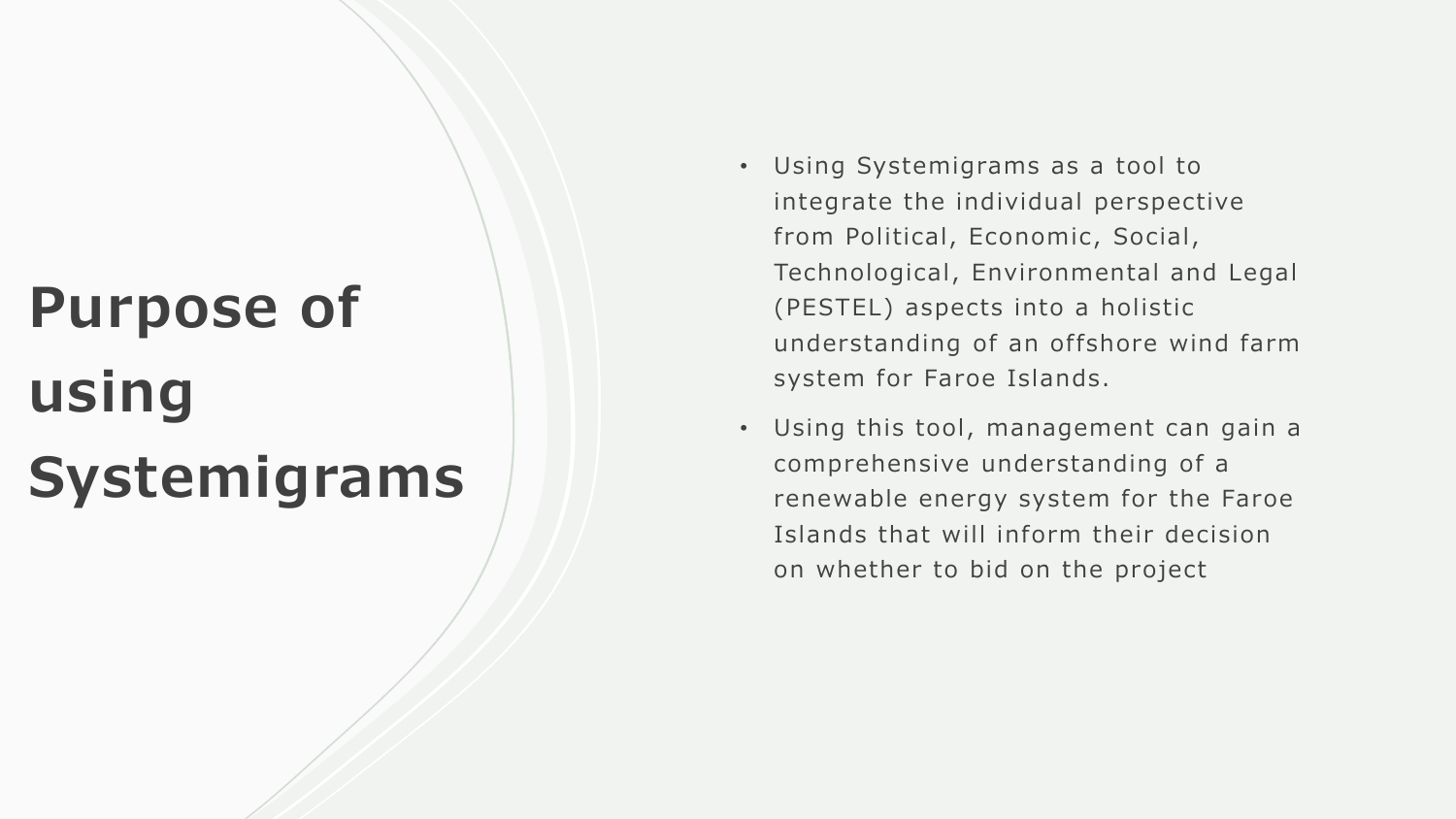

## **What is PESTEL analysis?**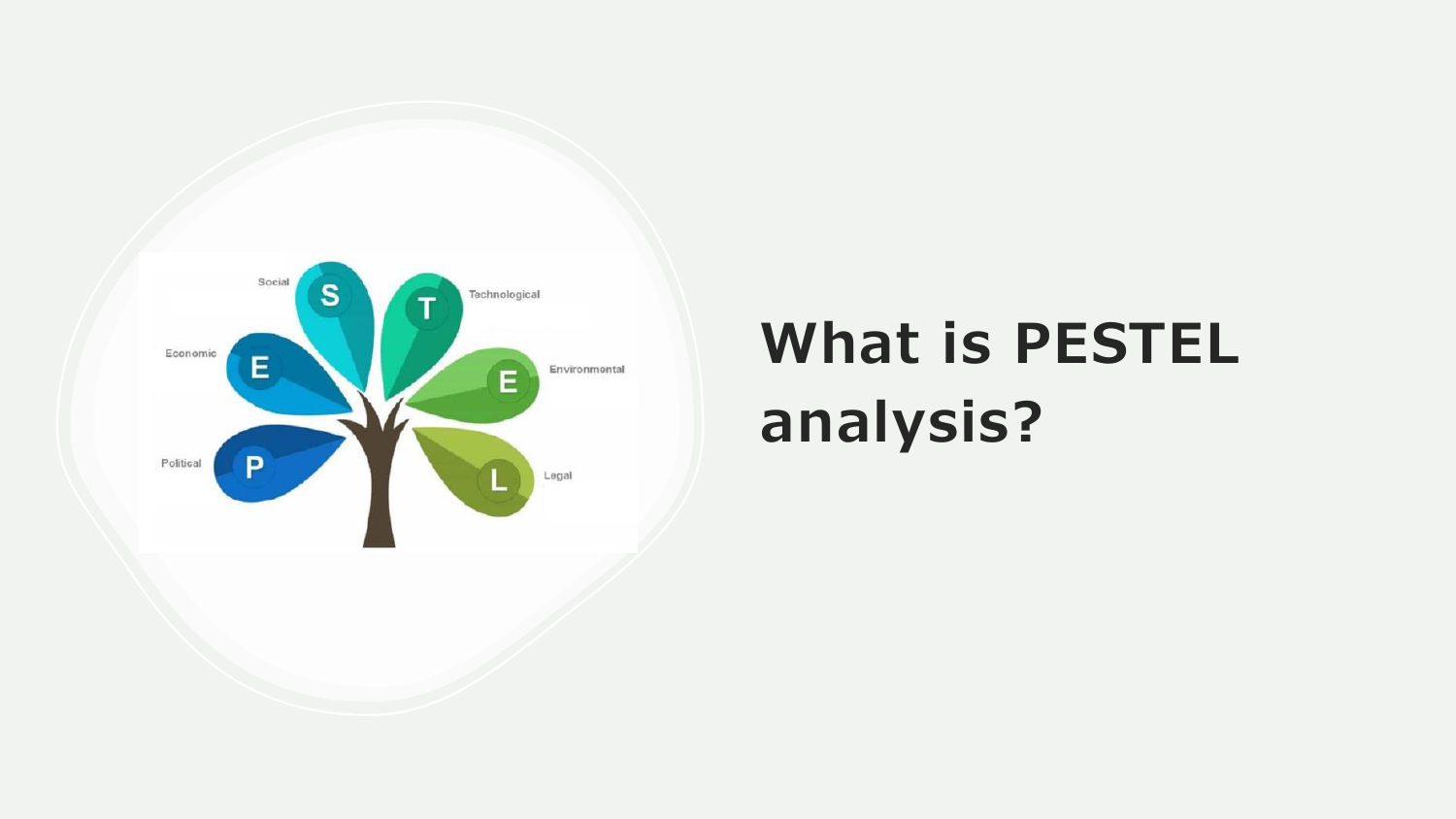

### **Offshore wind farm system overview**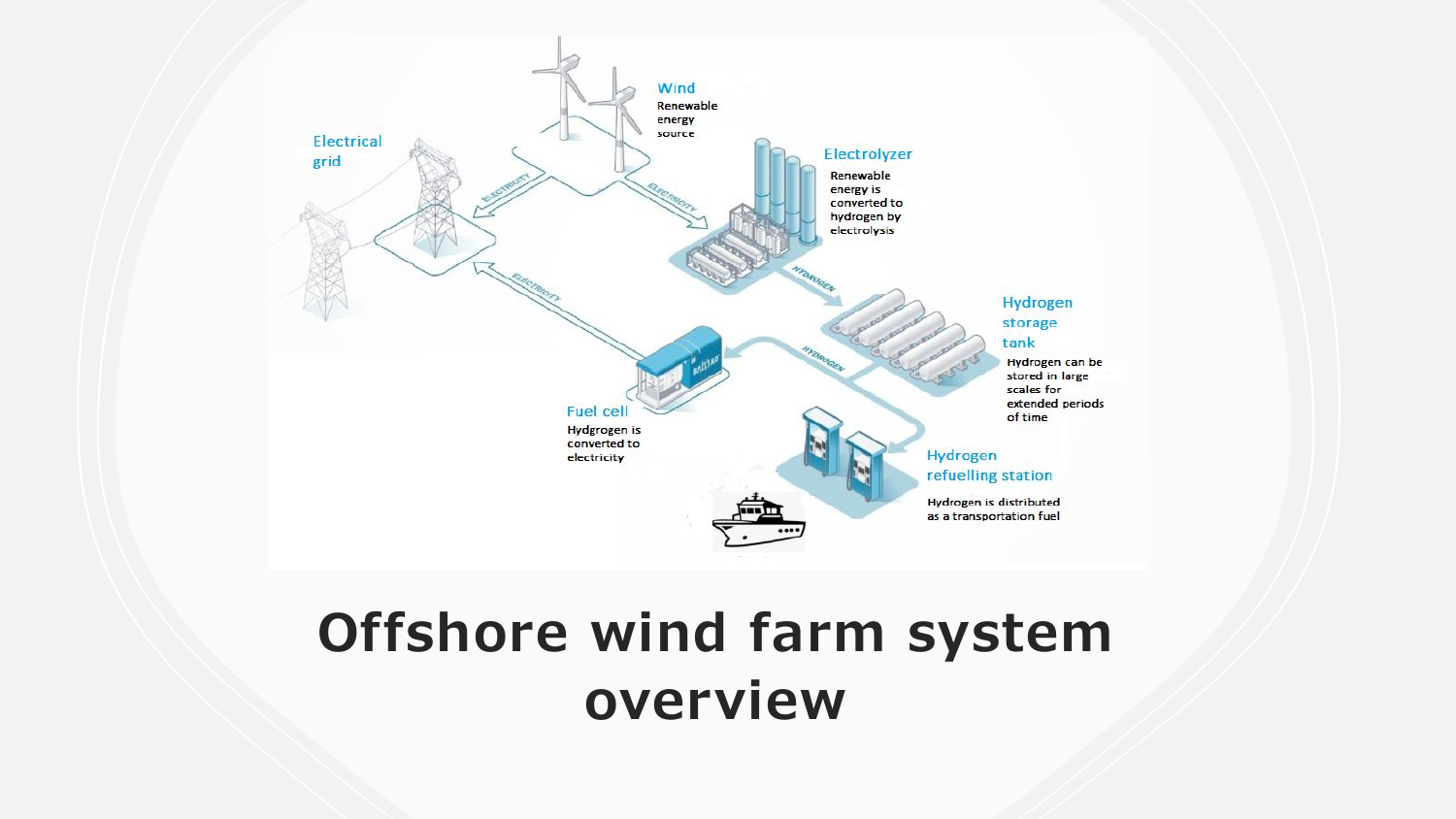#### **What is Systemigrams?**



a powerful tool for the analysis of systems first described in written form.

visual language

business architecture

a grateful learning system

It is a system thinking tool.

X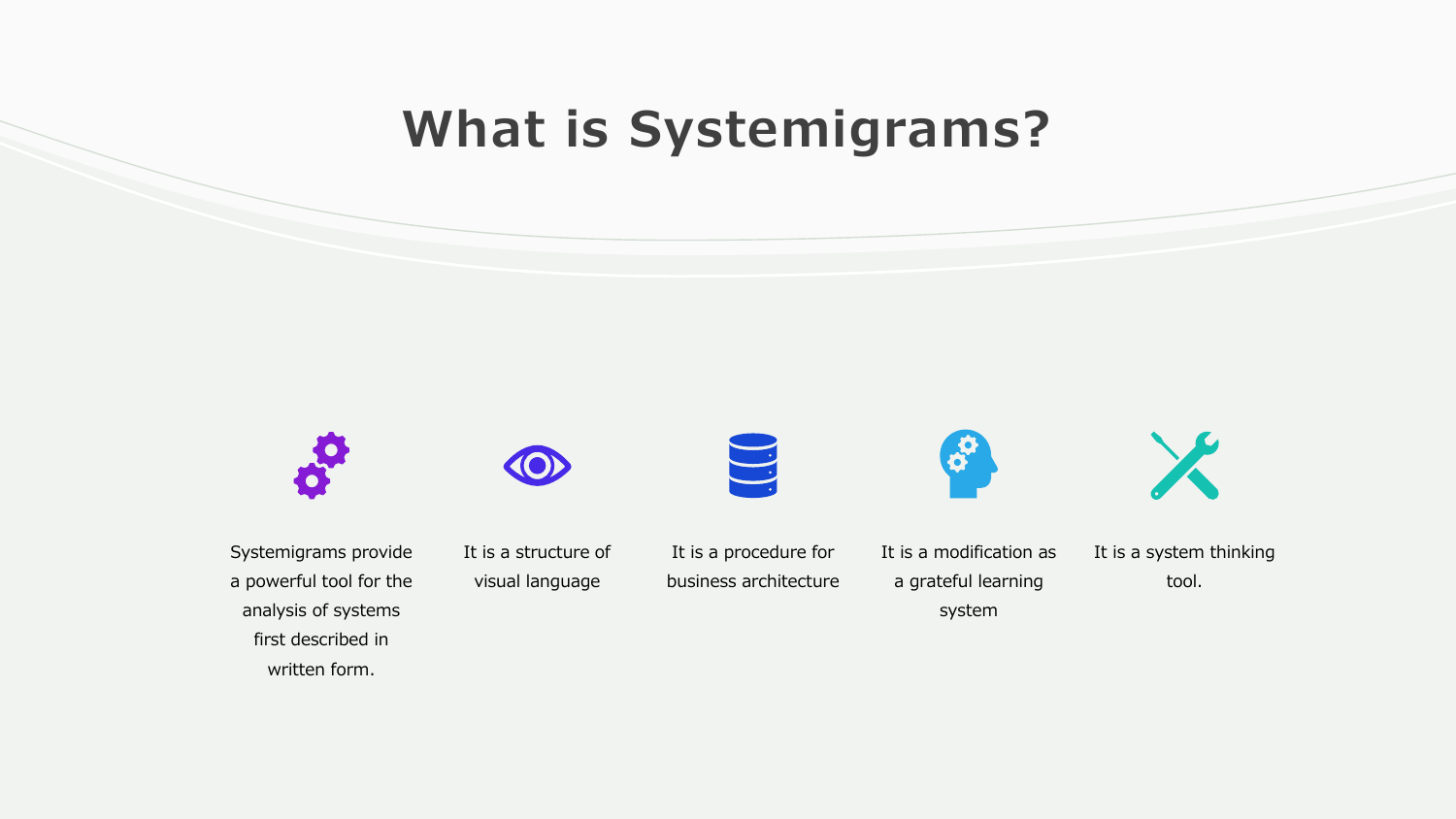

**Systemigram of offshore wind farm**